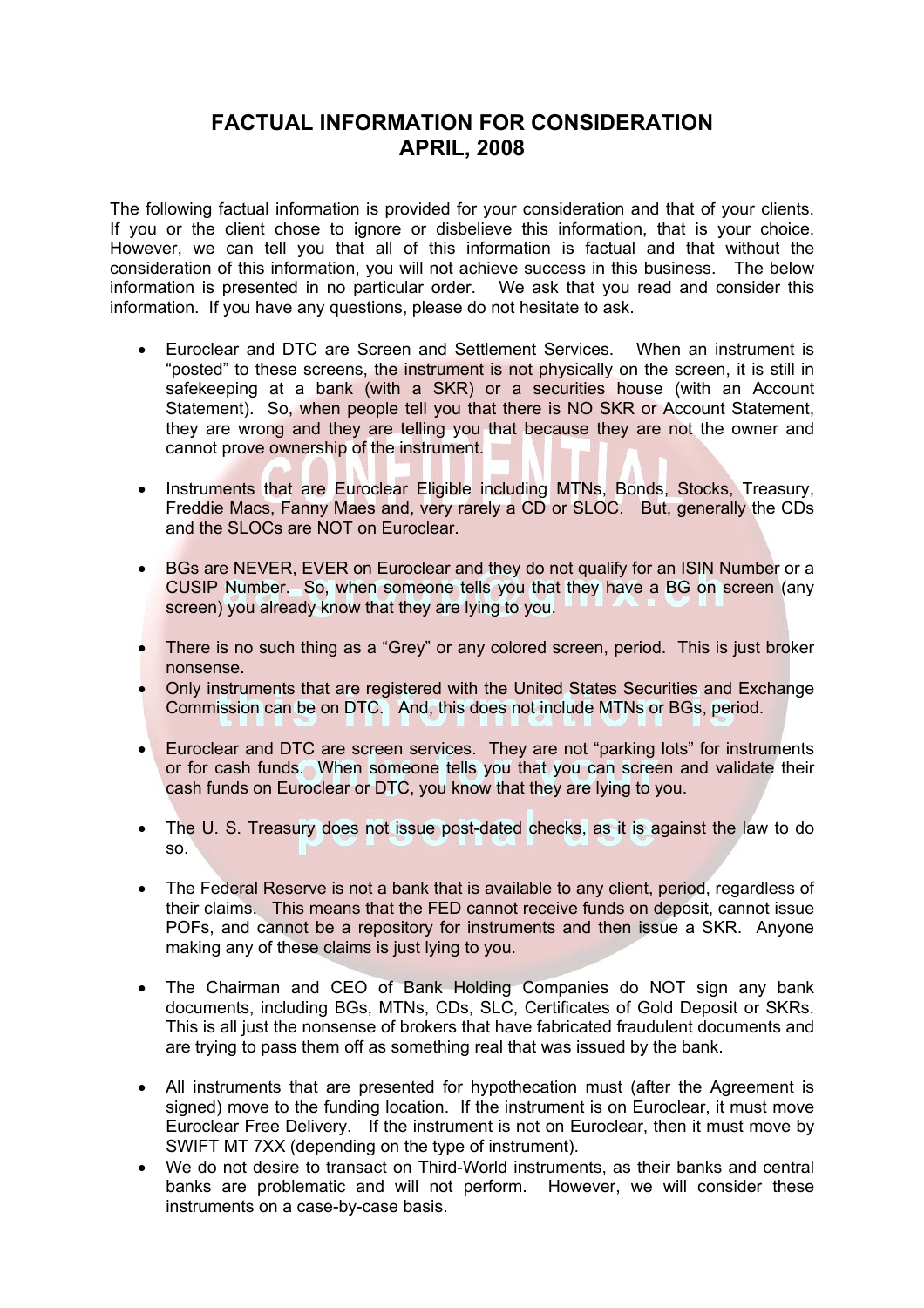- No one can block an instrument on Euroclear for the purpose of hypothecation, period.
- No funding source can "take down" an instrument from Euroclear. The instrument must be sent Euroclear Free Delivery to the funding location. This is done for the protection of the actual owner of the instrument.
- In a transaction involving the buying and selling of an instrument (spot or contract), neither the Seller nor the Buyer are allowed to fabricate the rules and procedures that must be deployed. If the instrument is on Euroclear, then the transaction MUST be completed via the Standard Euroclear DVP Protocol Settlement Procedures, officer to officer, and no other way, period. If the instrument is NOT on Euroclear, then the transaction MUST be completed via the Standard NON-Euroclear DVP Protocol Settlement Procedures, officer to officer, and no other way, period. Anyone with any other procedures is just broker that has never completed such a transaction and never will and, most likely, does not have the instrument.
- The Indicative Value of an instrument and, subsequently, the Loan to Value, are determined by the Provider and their Funding Source, not by the clients or the brokers. And, not all instruments have the same Indicative Value or Loan to Value.
- Do not make the mistake of thinking that the Rating of the issuing bank is the same as the Rating of the instrument, as they are not. The bank and the instrument are rated separately.
- The Laws of Perjury do not apply to any commercial documents, period.
- There is no law, act (including the Patriot Act), rule, regulation or ordinance that requires that any buyer of any seasoned instruments must provide a Proof of Funds. This is just the nonsense of the brokers. The Standard and NON-Standard Euroclear Procedures set forth that the validation of capabilities (both sides) is accomplished in the officer to officer call, after the Agreement is signed between the Buyer and the Seller and before the first invoice can be issued.
- No one is going to pay +2% for their acquisition of seasoned instruments. This is NOT the requirement of any Seller and is only the greed of the brokers involved.
- There is no such thing as a "Program", defined as the client leaving their funds at their own bank and the trader trading on the funds from the client's bank and then paying the client hundreds of percents per week. This is all the nonsense of the brokers in this business.
- Clients with Cash Funds that want to participate in a Buy/Sell Transaction, have three (3) choices:
- Move the funds to an account that will be established for the client at one of the Provider's Fiduciary Banks; or,
- Have the current Bank block the funds for 13 months in favor of the Funding Source and then issue a SWIFT MT 760 for this transaction (this option is not available from a U. S. Bank); or,
- Acquire a financial instrument from the bank and come forward with the instrument, not the cash fund.
- Banks in Mainland China (and other selected countries) cannot send a MT 760 (for cash funds or for an instrument) without applying to the Central Bank of China for permission, on a case-by-case basis, which may take months. While there is a great deal of cash in China, the client cannot move the funds or move an instrument or use a MT 760, without the express written permission of the Central Bank of China.